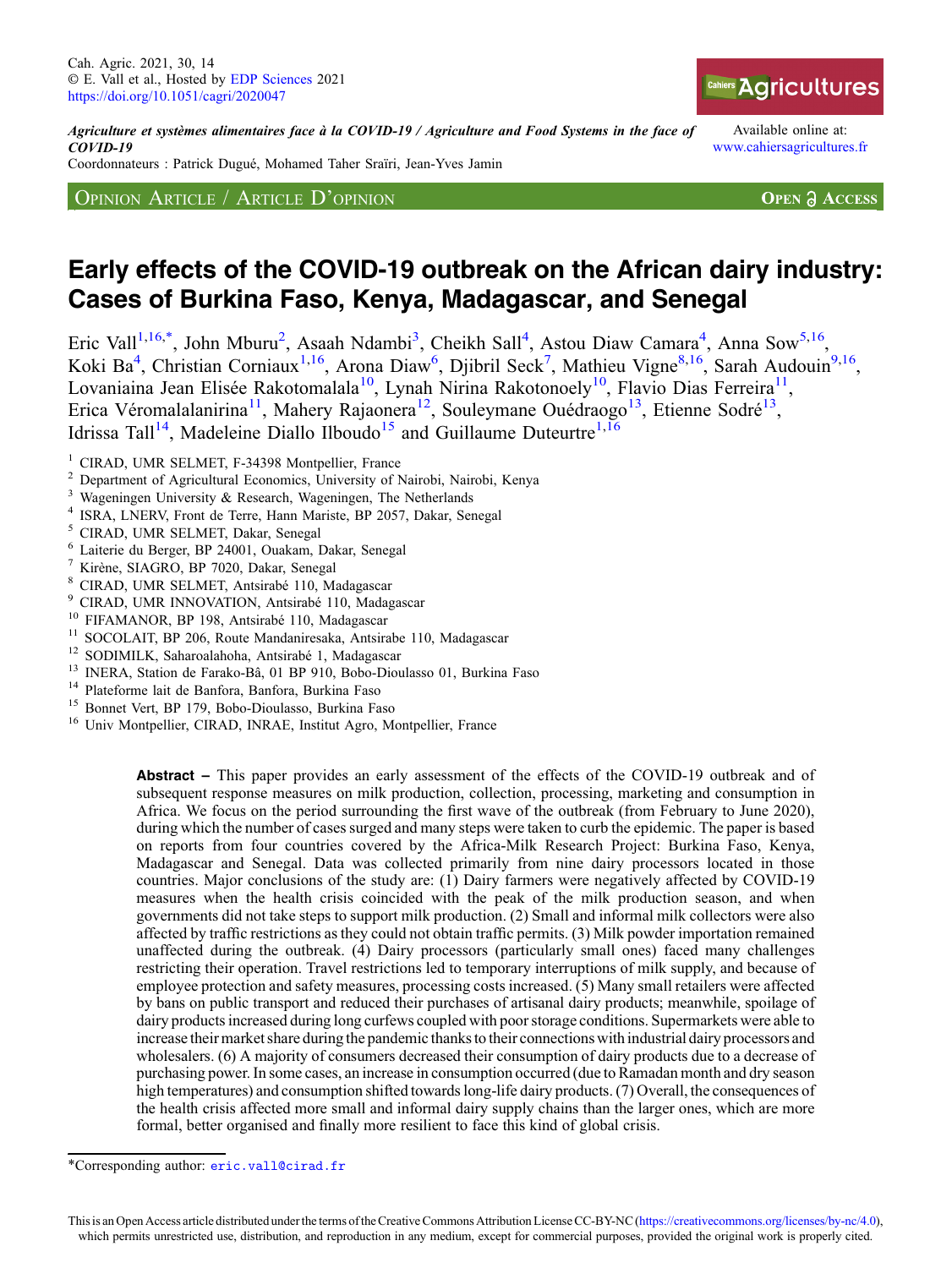Keywords: Milk production / milk collection / milk processing / COVID-19 / Africa

Résumé – Premiers effets de la pandémie de COVID-19 sur l'industrie laitière africaine : exemples du Burkina Faso, du Kenya, de Madagascar et du Sénégal. Cet article présente une évaluation préliminaire des effets de l'épidémie de COVID-19 et des mesures sanitaires mises en place sur la production, la collecte, la transformation, la commercialisation et la consommation du lait en Afrique. L'étude s'est concentrée sur la période correspondant à la première vague de l'épidémie (de février à juin 2020), au cours de laquelle le nombre de cas a augmenté et de nombreuses mesures ont été prises pour enrayer l'épidémie. L'article est basé sur des informations en provenance de quatre pays couverts par le projet de recherche Africa-Milk : le Burkina Faso, le Kenya, Madagascar et le Sénégal. Les données ont été collectées principalement auprès de neuf laiteries situées dans ces pays. Les principaux résultats sont les suivants. (1) Les producteurs de lait ont été gravement touchés par les mesures contre la COVID-19 lorsque la crise sanitaire a coïncidé avec le pic de la saison de production laitière et lorsque les gouvernements n'ont pas pris de mesures pour soutenir la production laitière. (2) Les petits collecteurs de lait informels ont été gravement touchés par les restrictions de déplacement car ils ne pouvaient pas obtenir de permis de circulation. (3) Aucun problème important n'a été signalé dans l'importation de lait en poudre pendant l'épidémie. (4) Les laiteries, en particulier les plus petites, ont dû faire face à de nombreux défis pour continuer à fonctionner pendant la crise sanitaire, en raison des contraintes de déplacement entraînant des interruptions temporaires de l'approvisionnement en lait, et en raison des mesures de protection et de sécurité de leurs employés qui ont augmenté les coûts de transformation. (5) De nombreux petits détaillants ont été touchés par l'interdiction des transports publics et ont réduit leurs achats de produits laitiers artisanaux ; leurs pertes de produits laitiers ont augmenté pendant les longs couvre-feux combinés à de mauvaises conditions de stockage. Les supermarchés ont pu augmenter leur part de marché pendant la pandémie en raison de leurs liens avec les circuits industriels et les grossistes. (6) Une majorité de consommateurs ont diminué leur consommation de produits laitiers en raison d'une perte de pouvoir d'achat. Dans certains cas, une augmentation de la consommation s'est produite (en raison du Ramadan et de la canicule) et la consommation s'est déplacée vers les produits laitiers de longue conservation. (7) Dans l'ensemble, les conséquences de la crise sanitaire ont plus durement touché les petites chaînes d'approvisionnement laitières informelles que les grandes chaînes d'approvisionnement laitières, mieux organisées et plus résilientes face à une telle crise.

Mots clés : Production du lait / collecte du lait / transformation du lait / COVID-19 / Afrique

## 1 Introduction

The milk industry is an important component of the agrifood economy in Africa. Over the last 50 years, the total consumption of milk products in Africa rose from 8.1 to 44.1 million tonnes of liquid milk equivalent [\(FAO, 2020](#page-8-0)). This growth is particularly pronounced in African cities where dietary habits are rapidly changing. Milk also represents an important part of small farmers' livelihoods, in particular in pastoral and agro-pastoral regions ([Richard](#page-8-0) et al., 2019).

This sector, however, has been reported to suffer heavily since the first COVID-19 case was reported in Africa on the 14th of February, 2020. The continent recorded 201 157 confirmed cases by the 9th of June, 2020, including 5486 deaths. All countries on the continent were affected ([WHO, 2020](#page-8-0)). Three months later, those figures had jumped to 1 314 148 confirmed COVID-19 cases and 31 706 deaths. In October 2020, the World Health Organisation (WHO) reported that the COVID-19 outbreak might have passed its peak in Africa, but warned governments not to be complacent as countries relaxed their restrictions.

The effects of the COVID-19 outbreak and of related measures taken from February to June 2020 to curb the pandemic occurred during different seasons in each country, and therefore impacted the milk sector differently. In most countries, administrative measures were taken to curb the spread of the pandemic. Those steps included closing borders, imposing travel bans, dusk to dawn curfews, prohibiting mass gatherings, shutting down schools, and closing markets. However, in order to ensure food security for urban and rural populations, transportation of agricultural products was allowed at least during the day. Food production, processing, distribution and marketing have been preserved because they are considered as essential health care services. But despite the fact that transportation of agricultural products was allowed, restrictive measures taken during this state of emergency seriously affected all stakeholders in the milk value chain.

This paper is based on reports from four countries covered by the Africa-Milk Research Project ([https://www.africa-milk.](https://www.africa-milk.org/) [org/](https://www.africa-milk.org/)): Burkina Faso, Kenya, Madagascar, and Senegal. Those countries feature different agro-climatic conditions, from lowaltitude savannah regions (Senegal, Burkina Faso) to high and medium altitude tropical areas (Madagascar, Kenya), and a large diversity of dairy sectors ([Tab. 1](#page-2-0)). In the study countries, the situation of dairy supply chains before the COVID-19 crisis was described by many authors in Kenya ([Makoni](#page-8-0) *et al.*, 2013; [Kiambia](#page-8-0) et al., 2020), Senegal ([Corniaux](#page-8-0) et al., 2014; [Seck](#page-8-0) et al.[, 2016](#page-8-0); [Corniaux and Duteurtre, 2018](#page-8-0)), Burkina Faso ([Corniaux](#page-8-0) et al., 2014; [Corniaux and Duteurtre, 2018](#page-8-0); [GRET,](#page-8-0) [2019](#page-8-0)) and Madagascar (Penot et al.[, 2016](#page-8-0); [Droy and Rasolofo,](#page-8-0) [2018](#page-8-0)).

In Senegal and Burkina Faso, the outbreak emerged in March 2020, at the end of the dry season, a period of low production of local milk in agro-pastoral systems and very high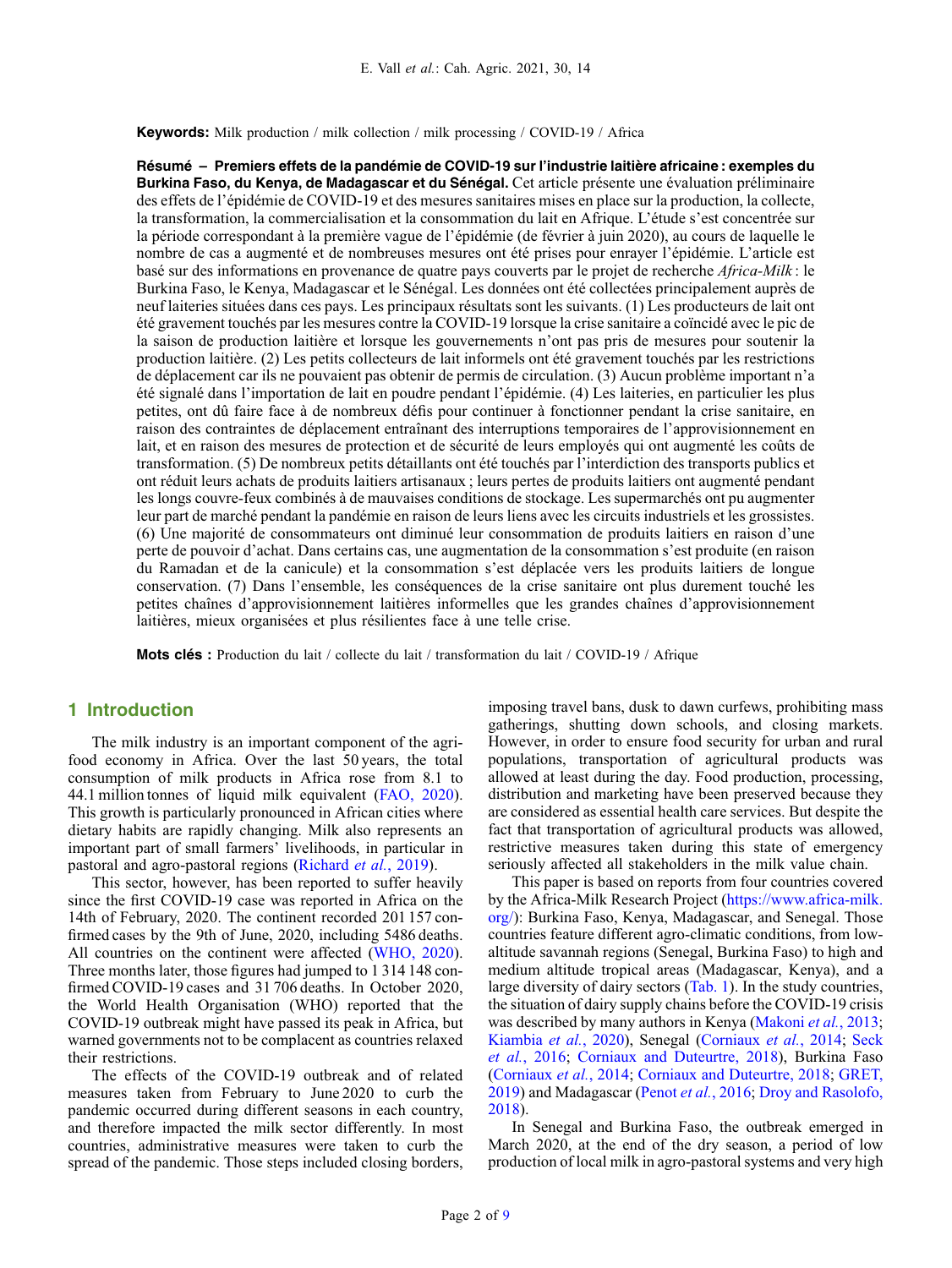<span id="page-2-0"></span>Table 1. Schematic view of the domestic dairy sectors in the four countries studied as part of the Africa-Milk research project (source: FAOSTAT, years 2012 to 2017 depending on items).

Tableau 1. Données générales sur le secteur laitier dans les quatre pays étudiés participant au projet Africa-Milk (source : FAOSTAT, années 2012 à 2017 selon les indicateurs).

| Countries                   |                               | Senegal      | Burkina Faso | Madagascar | Kenya      |
|-----------------------------|-------------------------------|--------------|--------------|------------|------------|
| Domestic milk production    |                               |              |              |            |            |
| Cattle                      | (heads)                       | 3547777      | 9459172      | 10 288 740 | 19 198 692 |
| Dairy cows                  | (heads)                       | 642 904      | 1543333      | 1864264    | 6 100 000  |
| Milk production             | (ton/yr)                      | 123766       | 196770       | 543039     | 3706796    |
| Milk yield                  | $(kg/dairy \, \text{cow/yr})$ | 193          | 127          | 291        | 607        |
| Milk processing             |                               |              |              |            |            |
| Skimmed milk                | (ton/yr)                      | 9382         | 19393        | no data    | 623422     |
| Milk powder (dried)         | (ton/yr)                      | $\mathbf{0}$ | $\mathbf{0}$ | $\theta$   | 4700       |
| Condensed & evaporated milk | (ton/yr)                      | $\Omega$     | $\theta$     | 719        | 915        |
| Other dairy products $(*)$  | (ton/yr)                      | 822          | 1043         | no data    | 37937      |
| Imports                     |                               |              |              |            |            |
| Milk powder (dried)         | (ton/yr)                      | 13744        | 8004         | 2378       | 9762       |
| Condensed & evaporated milk | (ton/yr)                      | 2226         | 13 040       | 2433       | 104        |
| Milk (whole & skimmed)      | (ton/yr)                      | 5658         | 1359         | 2042       | 8225       |
| Other dairy products $(*)$  | (ton/yr)                      | 4476         | 387          | 921        | 470        |
| Food supply                 |                               |              |              |            |            |
| Milk equivalent consumption | (kg/capita/yr)                | 21.9         | 24.6         | 25.5       | 98.3       |

(\*) cheese, butter, cream, yoghurts, etc.



Fig. 1. Schematic view of dairy supply chains studied in this paper. Fig. 1. Schéma des filières laitières étudiées dans cet article.

consumers' demand due to the month of Ramadan (23 April– 23 May, 2020). In Kenya, it was also the end of the dry season, but with production systems being less dependent on rainfall due to more intensive production techniques. In Madagascar, the outbreak came during the rainy season, at the peak of production, when milk collection systems were most vulnerable to restriction measures.

In those four countries, dairy industry players faced major challenges as a result of quarantines, curfews, restrictions on use of public transport for dairy product distribution, check points, reduced opening hours for shops, and border closures.

The main objective of this paper is to study the effects of the crisis due to COVID-19 on the milk sector in four countries of sub-Saharan Africa, as a whole and for each of the link within the national dairy supply chain.

# 2 Methodology

Our study explores the initial impact of the measures put in place in response to COVID-19 on dairy supply chains. The dairy supply chain (Fig. 1), covers each actors of flows starting from the raw milk production at farm level, going to milk processing and to the consumers, including intermediaries in between (raw milk collectors and processed milk retailers).

Our paper builds on information gathered from nine dairy supply chains involved in the Africa-Milk Project, as well as some other dairy supply chains operating in the four selected countries. Each supply chain is centred around a dairy processor. The nine dairy processors involved in the study reflect a wide range of situations, from small-size to industrialsize operations [\(Tab. 2](#page-3-0) and [Fig. 2](#page-3-0)).

We also used some data published in newspapers or by NGOs and professional organisations.

Some milk value chains are based on mini-dairyprocessors with relatively poorly organised collection and distribution systems (Bonnet Vert, Plateforme Lait de Banfora, Sodimilk), others are based on intermediate or industrial dairy processors equipped with more organised collection and distribution systems (Socolait, Laiterie du Berger, Kirène, Happy Cow, Mukuruweini Wakulima ltd., NkCC).

In this paper we present the impact of the steps taken to curb the COVID-19 outbreak starting with dairy farmers, then following the dairy supply chain all the way to consumers. In each section we describe the stakeholders'situation during the health crisis, country by country, and in the final section we offer a cross-cutting analysis of the consequences of the crisis at each stage of the dairy supply chain.

### 3 Results

## 3.1 Increased milk volumes and falling farm-gate prices for most countries

In Kenya, dairy animals' productivity was not negatively affected by the crisis due to COVID-19. Milk production has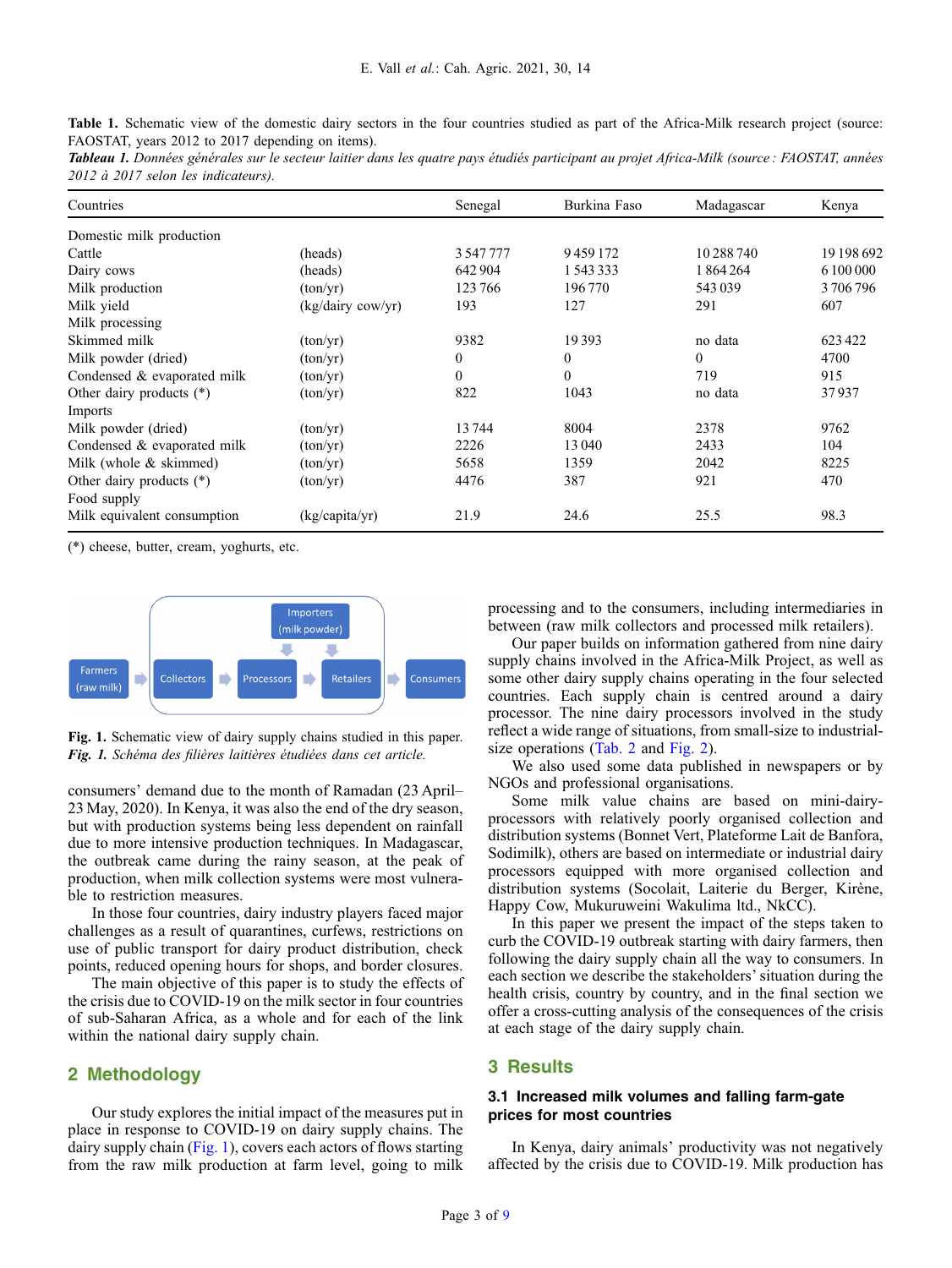| Type of dairy processor | Name (country)                               | L/day            | Producers     |
|-------------------------|----------------------------------------------|------------------|---------------|
| Small-size              | Bonnet Vert (BF)                             | 300              | 30            |
|                         | Plateforme Lait de Banfora (BF)              | 800              | 100           |
|                         | Sodimilk (MD)                                | $1000 - 1500$    | 150           |
|                         | Kirène (SN)                                  | 1500 (N)–300 (F) | $5(N)-100(F)$ |
| Medium-size             | Laiterie du Berger (SN)                      | 4000             | 900           |
|                         | Mukurweini Wakulima Dairy Ltd. (KE)          | 7000             | 7400          |
|                         | Happy Cow Ltd. (KE)                          | 9000             | 2000          |
|                         | Socolait (MD)                                | 11 000           | 2000          |
| Industrial-size         | New Kenya Co-operatives Creameries Ltd. (KE) | 350 000          | 100 000       |

<span id="page-3-0"></span>Table 2. Schematic view of Africa-Milk's nine dairy processor partners (source: project data). Tableau 2. Données générales sur les neuf laiteries partenaires du projet Africa-Milk (données du projet).

BF: Burkina Faso; KN: Kenya; MD: Madagascar; SN: Senegal; N: Niayes area; F: Fatick area.



Fig. 2. Localization of the study sites and dairy processing partners of the Africa-Milk Project in each country. Fig. 2. Localisation des sites d'étude et des laiteries partenaires du projet Africa-Milk dans chaque pays.

continued to increase since November 2019. In particular, COVID-19 infection rates were low in milkshed areas and agricultural activities did not changed much. Thus, with continued favourable weather conditions since November 2019, production costs per animal went down due to the availability of more fodder. Reduced availability of commercial feeds due to curtailed movement to Nairobi also encouraged farmers to make greater use of locally available fodder which is abundant in all milksheds during this period of the year. Since home-grown feeds are cheaper than commercial ones, this momentum led to a further drop in production costs, while also reducing the income of commercial feed suppliers. In addition, the Kenyan government took swift action to support the farm-gate price of milk in order to support dairy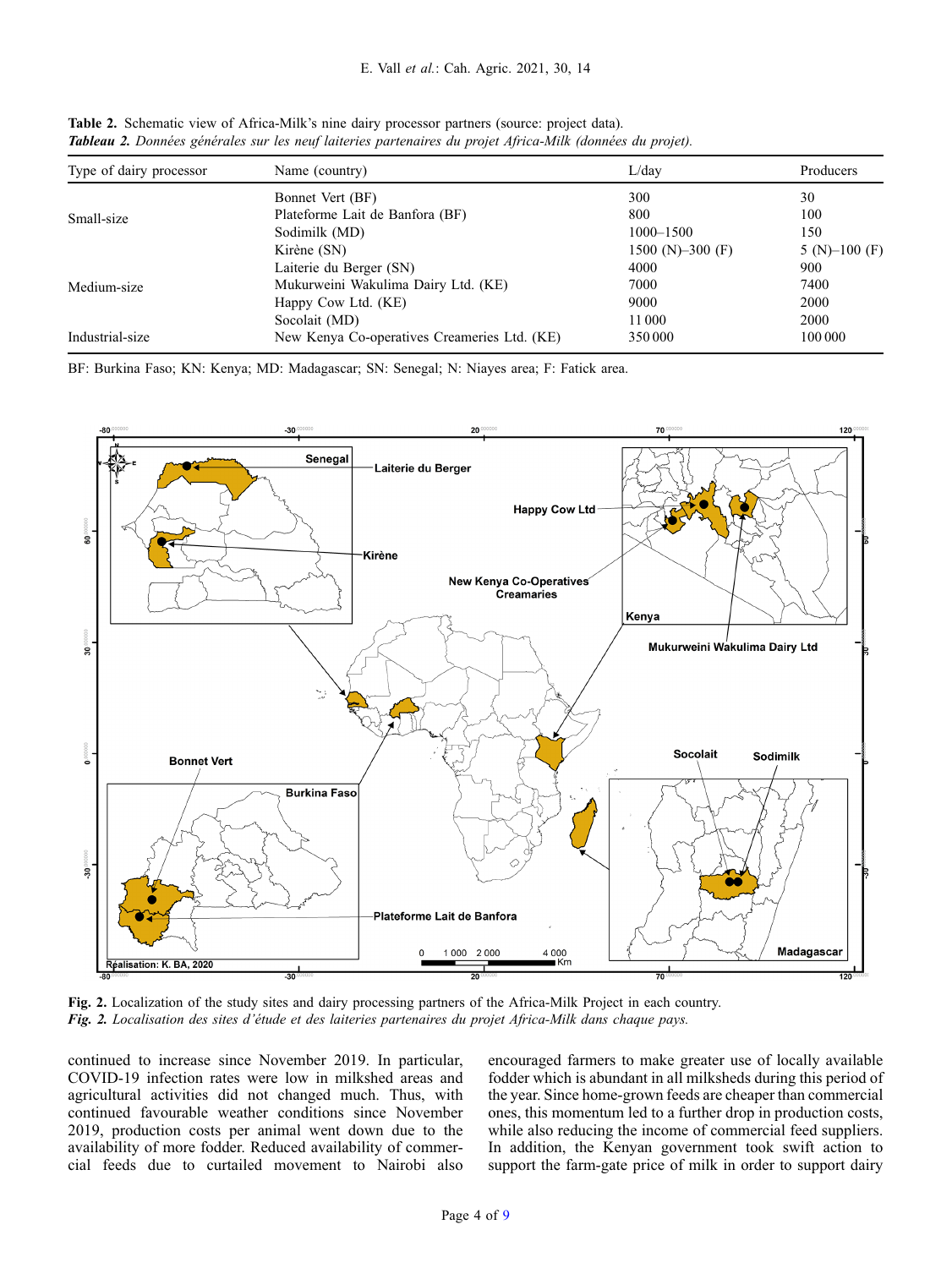farmers. From the start of the COVID-19 outbreak, the Kenyan government had instructed its own processor (the NKCC) to buy milk from farmers at KES 33 (0.28  $\epsilon$ ) per litre. This order forced collectively-owned and private processors to raise their farm-gate prices. For example, according to the [Daily Nation](#page-8-0) [Newspaper \(April 2020\),](#page-8-0) "Brookside Dairy, which controls 40% of the country's raw milk market, adjusted farm-gate prices upwards, with an incentive of an extra shilling per kilogramme of raw milk to cushion farmers from the effects of the COVID-19 disease". The order remained in force during the COVID-19 period and all the processors bought milk at prices near or above the government set price. Since this price is well above the milk production cost per litre (which, depending on feeding regimes, ranges between KES 22–27 per litre –∼0.17 to 0.21 €), farmers' prosperity continued to increase despite the increased supply. Due to a drop in supply later in the year, farm gate milk prices remained high while consumer prices rose in September 2020 ([Andae, 2020](#page-8-0)).

In Senegal, dairy farmers established in the milk collection area of Laiterie du Berger, were not badly affected by the lockdown, thanks to Laiterie du Berger's effective collection network and the provision of traffic permits for its collectors. Dairy farmers supplying Kirène were affected by mobility restrictions in various ways. In March, the Kirène collection centre in Fatick had to suspend milk collection for several weeks, for administrative reasons linked to COVID-19, whereas, paradoxically record levels of milk production were noticed. as a matter of fact, no official permits for transportation to the Kirène factory located near Dakar had been provided. Fatick milk producers, mostly small producers, were therefore badly affected by this measure. They ended up with unsold milk. On the other hand, these traffic restrictions led large dairy farmers established in Kirène second collection area, located in the Niayes region near the factory, to redirect all their production to the factory and to abandon the Dakar market. Indeed, before COVID-19, dairy farms favoured direct sales on the more profitable Dakar market. With traffic restrictions, this market has been suspended. Then, the dairy production of these farms was redirected to Kirène, located in the same area and therefore not constrained by mobility restrictions.

In Burkina Faso, some dairy farmers reported that COVID-19 had no direct impact on cow feeding strategies and consequently on cow productivity. Stocks of fodder and feed were already high enough at this time, and milk production was on track. However, in the Bobo-Dioulasso milkshed, during the first month of travel restriction measures taken by the government, dairy farmers could not sell their milk because collectors could no longer get through checkpoints in order to deliver milk to dairy processors in town. In Banfora, farmers accustomed to delivering milk during the dry season also had difficulties because dairies were no longer able to sell all their products. As a result, they had to reduce the volumes of milk collected and processed on a daily basis. A dairy farmer located in the peri-urban area of Banfora reported that, during the first two months of the pandemic, Plateforme Lait de Banfora could only purchase 8 to 10 litres of the 20 to 25 litres of milk produced (i.e. 40%). The rest was self-consumed by the farmer's family and given to vulnerable people, in particular displaced populations fleeing from terrorism in the north of the country. This significantly reduced farmers' incomes and thus their ability to cover fixed costs such as herdsmen's wages. This problem was mitigated by reducing the number of milking cows kept on the farm. Some of them were returned to the main herd kept by the herdsmen, who could then benefit from their milk as part of their salary.

In Madagascar, the period coincided with cows' peak lactation season. At the beginning of the outbreak, the Midi Madagaskari newspaper reported on the 31th of March, 2020, that "processing cooperatives have reduced their purchases from farmers from 1000 litres to 600 litres a day, which represents a drop of 40%", and as a consequence, milk farmgate prices had fallen from 1600 to 1000 ariary per litre ( $\sim$  0.40 to  $0.25 \epsilon$ ). This was due to the decline in urban demand at the beginning of the crisis which forced many small-scale milk processors to shut down. Indeed, in the same newspaper, a dairy industry operator in the Vakinankaratra region reported: "In addition to transportation problems, we can only sell in the morning until noon (due to curfew). As a result, we only sell 300 litres a day instead of 700 litres before lockdown". Dairy farmers had large quantities of unsold milk, especially afternoon milk, and therefore had to sell it door-to-door or by the roadside. The dairy industry had already experienced several crises in the years 2001–2009 (Penot *et al.*[, 2016\)](#page-8-0), from which it recovered in recent years. But there is still a risk of weariness amongst small-scale dairy farmers about remaining involved in the milk business. It is likely that, in the longer term, small-scale dairy farmers will be tempted to give up the dairy business and destock their dairy herd, leading to a reduction in milk production. This situation could potentially affect local processors in the medium term, and in particular large operators such as Socolait.

# 3.2 Disruptions in milk collection and dairy processor supply

In Kenya, milk collection channels were not heavily affected by the pandemic and experienced an oversupply of milk. The flow of the commodity was uninterrupted since it had been classified as an essential service. However, according to the [Daily Nation Newspaper \(2 June, 2020\)](#page-8-0), farmers who were selling their milk through hawkers in the informal market were adversely affected and their milk sales decreased.

In Senegal, Laiterie du Berger reported on the 22nd of April: "We reached our targets in terms of turnover, and local milk sourcing is going well too: 100 tonnes in March 2020!" (according to Laiterie du Bergerhead of milk collection). For Kirène, the situation was not as straightforward. The head of milk collection at Kirène reported that the large intensive dairy farms established in the Niayes region (which do not depend on natural pasture to produce milk during the dry season) were struggling to sell their products on the local market, and had turned to the Kirène factory to sell all their production. On the 14th of April, milk collection quantities doubled overnight, raising the monthly sourcing forecast from 50 000 to 100 000 litres. Kirène warned of a risk of exceeding the plant absorption capacity, and so decided to introduce delivery quotas to manage this flow. The situation was quite different in Fatick where milk collection had been suspended due to traffic bans.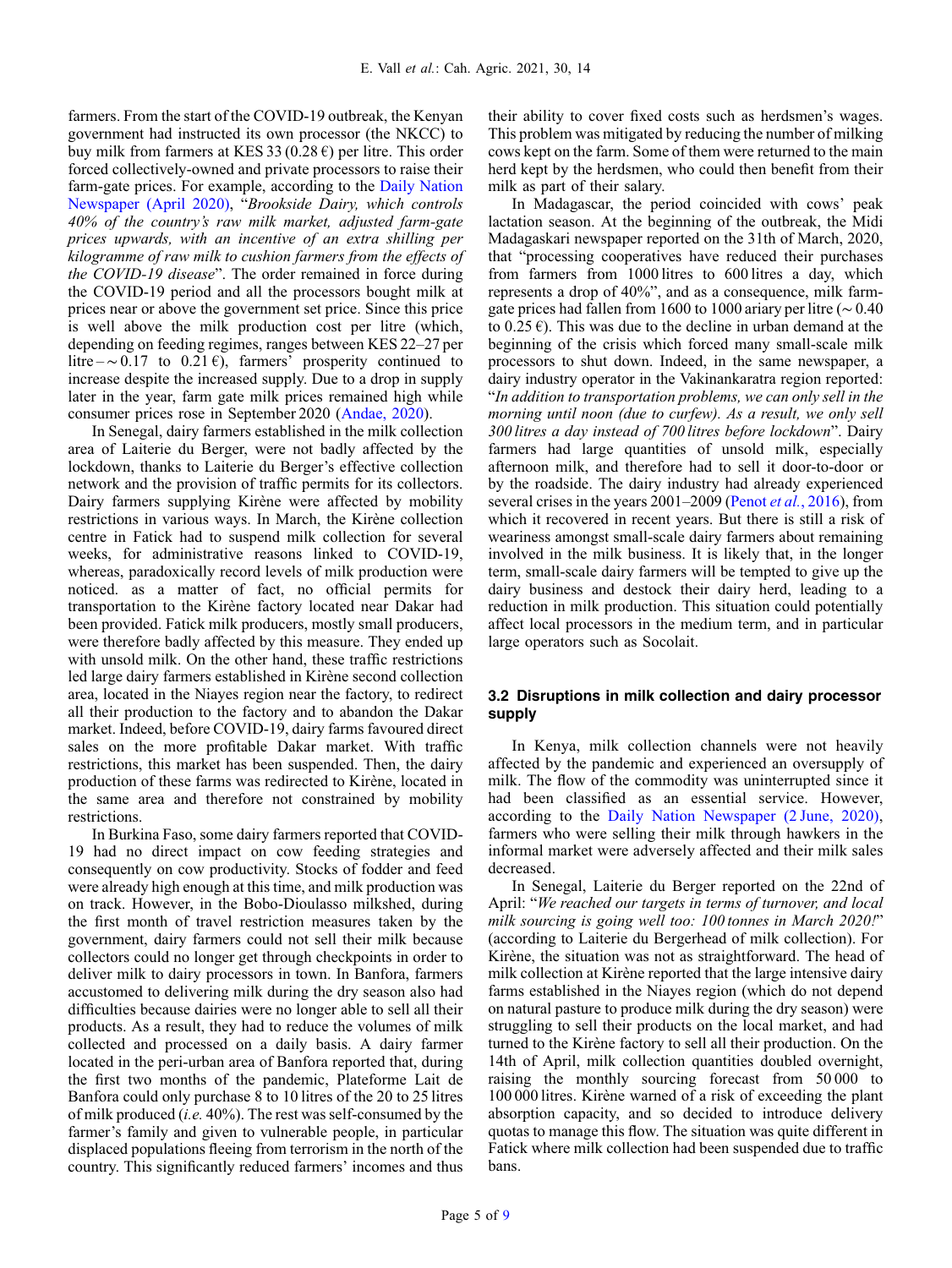In Burkina Faso, the manager of Plateforme Lait de Banfora expressed real concern in April about the possible consequences of the current situation, saying: "Here we are in quarantine. No one enters or leaves the town. Processors can no longer deliver products to customers. Collectors no longer have access to milk processing units" (2nd of April, 2020). Other managers of small dairies indeed witnessed a drop in collection during the health crisis. The manager of Bama's milk collection centre (Burkina Faso), who usually collects 100 litres of milk per day at this time of year, reported collecting 50 to 55 litres per day in mid-April. However, some dairy managers reported that official steps had been taken by the authorities to allow collectors to travel again. Bonnet Vert manager stated: "The regional department of the Ministry in charge of livestock production sent letters to the various police stations located at the city gates of Bobo-Dioulasso, along with details of the main collectors from the various milk collection centres. This enabled deliveries to resume after more than three weeks of interruption." A collector operating in the Banfora area admitted that it was still possible to deliver milk to Banfora, despite the low availability of milk during this dry season. According to him, low milk availability stemmed far more from the dry season than from COVID-19 restrictions. This collector usually collects 30 to 40 litres of milk per day in the dry season compared to more than 100 litres per day in the rainy season.

In Madagascar, it seems that milk collection was badly affected by the COVID-19 crisis. Traffic restriction measures subsequently reduced this flow. Many collectors complained about the long waiting time at roadside checkpoints, sometimes up to two hours, which of course resulted in milk losses ([Midi Madagasikari, 31 March, 2020](#page-8-0)). In the same paper, it was reported that: "At least 50% of milk production is thrown away every day in highly productive areas such as Analamanga, Itasy and Vakinankaratra, because most of the collectors or processors no longer collect the product. Some still do, but after two days and in reduced quantities". Some even stopped collecting and processing milk for several weeks. Some dairies totally stopped buying and processing milk for 2 to 3 weeks. In the same region, many operators declared: "We do not have enough time to sell our stocks because retail points have to close before noon. This is a big loss, as it represents 75% of our production collected during the day". For Spring (another small dairy), milk collection dropped from 600 to 150 litres per day. Socolait, during the first few weeks of the health crisis, faced a large influx of milk because it benefited from other milk collectors that could no longer sell their milk to their usual processors (mainly small artisanal processors). However, Socolait was impacted negatively by the low demand in the following weeks and had to reduce milk collection.

#### 3.3 Imports of dairy products

The share of imported dairy products is particularly high in West Africa (FAOSTAT data 2017; [Chatellier, 2020\)](#page-8-0): around 45% for Senegal (in milk equivalent), 25% for Burkina Faso, against only 12% for Madagascar and 6% for Kenya (based on the figures displayed in [Tab. 1\)](#page-2-0).

In Kenya, with curtailed movements from neighbouring countries and increased red tape in freight transportation, the country witnessed a decline in the flow of imported milk, particularly from Uganda. This benefited Kenyan producers through price stabilisation since the only supply of raw milk in the country at this time was from local farmers.

In Senegal, imports of milk powder did not stop. However, some delivery delays occurred owing to upstream disruptions in shipping logistics. For Senegalese dairy processors, maintaining imports of powdered milk was also decisive in safeguarding activity.

In Madagascar and Burkina Faso, we found no data indicating an increase or decrease in imports of milk powder and various dairy products since the start of the COVID-19 crisis.

Changes are most likely to occur in the medium to long term period of the crisis. In the short term, as local production seems to be more deeply impacted by the COVID-19 crisis than dairy imports in Western Africa and Madagascar, dairy imports could increase. Furthermore, in order to preserve its own currently oversupplied dairy sector (situation unrelated to the COVID-19 crisis), the EU is encouraging storage of milk powder, cheese and butter. Substantial volumes of cheap milk powder are therefore likely to be released on the world market in the coming months.

## 3.4 Disruption of working arrangements in dairy processing units

In Kenya, processors had to take precautionary measures in line with government guidelines, including employing more staff and increasing the number of work shifts in order to have fewer workers during each shift. This was brought about not only by physical distancing requirements, but also by the increase in the supply of milk to processing plants and in deliveries to consumer markets. However, according to the [Daily Nation Newspaper \(2 June, 2020\)](#page-8-0), "all the dairy processors have been affected as the purchasing power of their customers has gone down due to many job cuts".

In Senegal, Laiterie du Berger had to look after its 400 or so employees. In consultation with its occupational health and safety committee, the company implemented official recommendations such as mask wearing, hand washing, social distancing between employees, working from home and bans on physical greetings. The company also decided to postpone recruitment, training, commercial events and marketing campaigns in order to restrict staff movements between the Dakar and Richard-Toll sites. In addition, the company decided to freeze investment projects, allocate additional funds to the fight against the pandemic, provide mobile washbasins and hand sanitizer dispensing points, and extend the use of masks for employees and communities near the processing plant. It has also recruited two doctors for the initial diagnosis of employees with symptoms or who feel exposed to the virus. All these measures affected the company's operations and impeded planning for more than a month.

In Burkina Faso, small dairy processing units have been operating at a slower pace since the emergence of COVID-19, as reported by the manageress of Bonnet Vert who is also Chairwoman of the dairy processors cooperative in Bobo-Dioulasso. According to her estimate, dairies reduced their operations by 25%. Dairies using imported milk powder were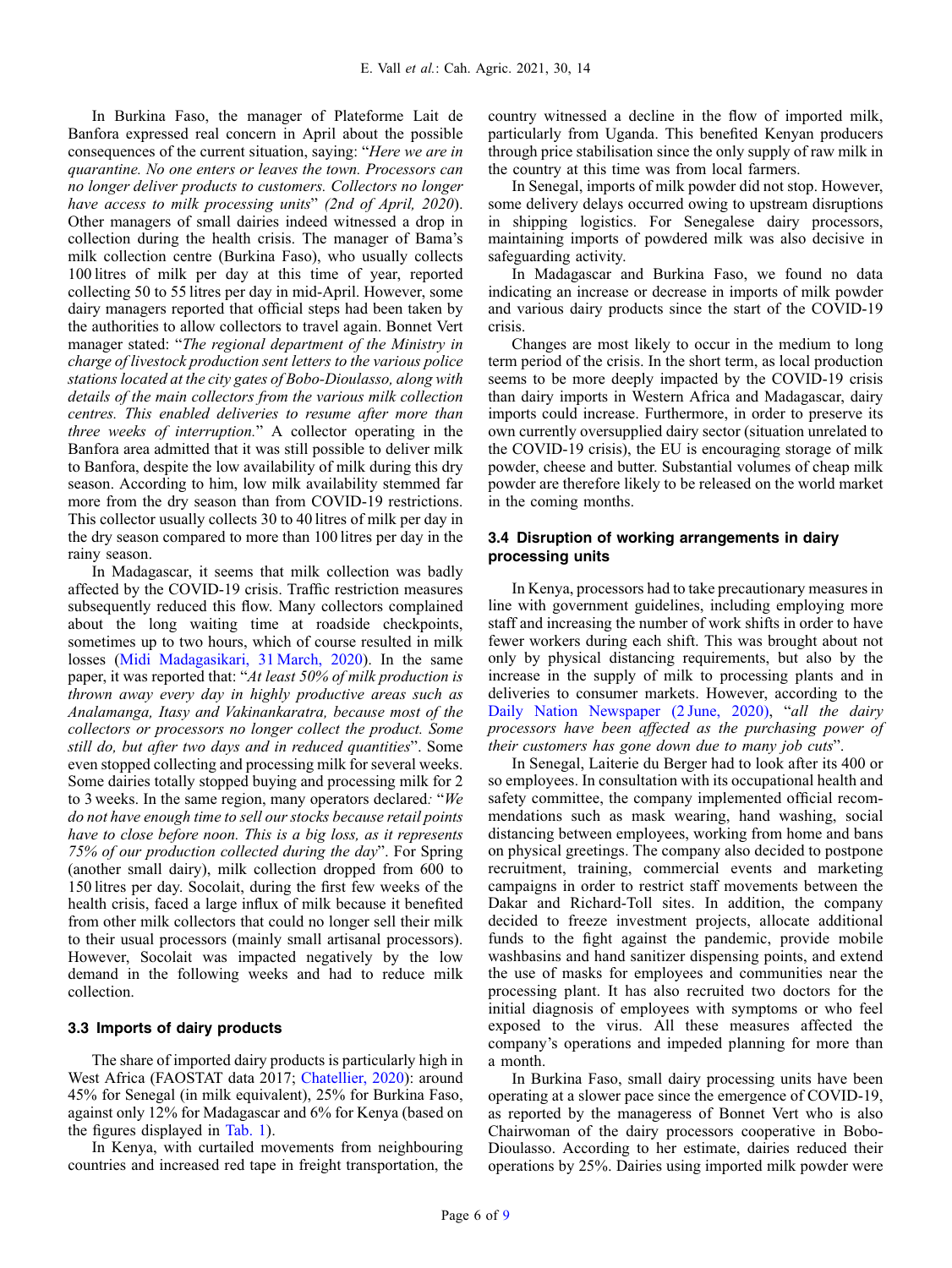also affected, because processing activities could no longer be carried out after curfew hours (from 7 pm to 5 am).

In Madagascar, the main consequence of the crisis for the dairy sector was the closure of artisanal cheese dairies, which accounted for 70% of processed milk. In most cases, employees were not paid, thereby exacerbating the social and economic crisis. The sudden temporary closure of these small businesses was partly linked to the difficulty in transporting processed products to consumers due to the traffic ban on public transporters, but also to the drop in demand stemming from the compulsory closure of shops in the afternoon, combined with the general fall in the standard of living as the crisis affected the country's economy as a whole. However, the influx of milk on the market led to an increase in milk quality reaching the gates of large dairy processors such as Socolait. Socolait was confronted with the challenge of quality control during the first weeks of the crisis, following a large influx of milk from producers unable to sell their milk through their usual collectors, and ignorant of the industrial quality standards.

#### 3.5 Disruptions in dairy market channels

In Kenya, processors felt that the increase in milk production at farm level did not have a huge impact on their operations since, with children staying at home following school closures, their consumption of unprocessed milk increased significantly. Nevertheless, with the general public practicing self-isolation and social distancing, some buyers such as restaurants and local eateries that used to buy unprocessed milk, no longer did so. Therefore, this excess share of milk most likely ended up being sold directly to rural households. It was noted that consumer prices of milk went up by 7% in September 2020 ([Andae, 2020\)](#page-8-0) as production started declining due to drought. However, there were no promotion campaigns to increase milk consumption or prices since demand was already quite high.

In Senegal, shops had to close during curfew from 8 pm to 6 am in April, and then from 9 pm to 5 am in May during Ramadan. In addition, shops suffered from lack of consumer confidence since many traders were affected by COVID-19, especially in Dakar. This undoubtedly benefited supermarkets. They quickly complied with COVID-19 containment measures in order to reassure customers. However, the rise of supermarkets in the food retail sector had begun a few years ago, far before the onset of the pandemic.

In Burkina Faso, the manager of Labanko, a small dairy processor belonging to Plateforme Lait de Banfora, considered at the beginning of the health crisis that: "It is the distribution of processed products to customers that is most affected by the COVID-19 situation. Labanko normally markets its products over a large part of the country (from Bobo-Dioulasso to Ouagadougou) as well as in Korogho, in Ivory Coast. This is essentially carried out through public passenger transport companies. Since public transport has stopped, it has become impossible for Labanko to deliver its products to customers through this channel." In the Bobo-Dioulasso area, dairy processors complained about increasing losses of dairy products due to poor storage by distributors. Forced to close their shops earlier and accustomed to turning off their refrigerators overnight, distributors often found spoiled dairy products in the morning, which they returned to processors.

In Madagascar, the compulsory afternoon closing of retail stores and local markets considerably slowed down the sale of dairy products. As a result, sales dropped. But most importantly, the traffic ban affected transport to Antananarivo, a city that accounts for half of domestic consumption.

#### 3.6 Changes in consumer preferences

In Kenya, demand for long life dairy products increased. Dairy product outlets such as supermarkets bought large quantities of long-life products and especially ultra-high temperature processed milk. This induced demand shock may be due to the fact that, with uncertainties in the dairy market, buyers and consumers sought to minimise spoilage. In particular, there was buying and hoarding of milk products by most retailers, though prices had not changed as shortages had not yet been experienced. Similarly, there was an increased demand for value-added products such as yoghurt and fermented milk because consumers wanted products they would store for longer periods without having frequent visits to supermarkets. This greater demand was a blessing for processors as value-added products also generate higher profits than fresh milk.

In Senegal, Laiterie du Berger and Kirène had anticipated an increase in demand for dairy products due to the month of Ramadan and the hot season. Overall, supermarkets and shops had built up large stocks of dry milk powder and long-life milk. Despite rumours of shortages, no shortage in milk supply was reported in Senegal.

In Burkina Faso, at the beginning of the crisis, the manager of Plateforme Lait de Banfora reported a drop in purchases from the local Banfora market. He attributed it to the curfew enforced from 7 pm to 5 am as well as to the decline in consumer buying power as a result of the general economic downturn in the country.

In Madagascar, demand for fresh dairy products (fresh milk and yoghurt) fell rapidly with the loss of purchasing power caused by the partial lockdown restrictions on the capital and main cities' major businesses, which also had an impact on informal sectors. However, consumers turned to long-life products such as powder and condensed milk.

# 4 Crosscutting analysis and conclusion

Fresh milk, like market garden products, is a highly perishable product. The milk supply chain is therefore very sensitive to any form of disturbance relating to the circulation of fresh milk and dairy products, the operation of processing units, the preservation of products in larger or smaller shops, as well as to all neglect of quality at all levels of the chain.

This paper shows that the impact of the COVID-19 outbreak on the four countries' economies and subsequent measures taken by governments to curb high levels of contamination among the public, had mixed effects on dairy supply chains.

At farm level: The consequences of COVID-19 measures were more pronounced when the health crisis coincided with the peak of the milk production season, and when governments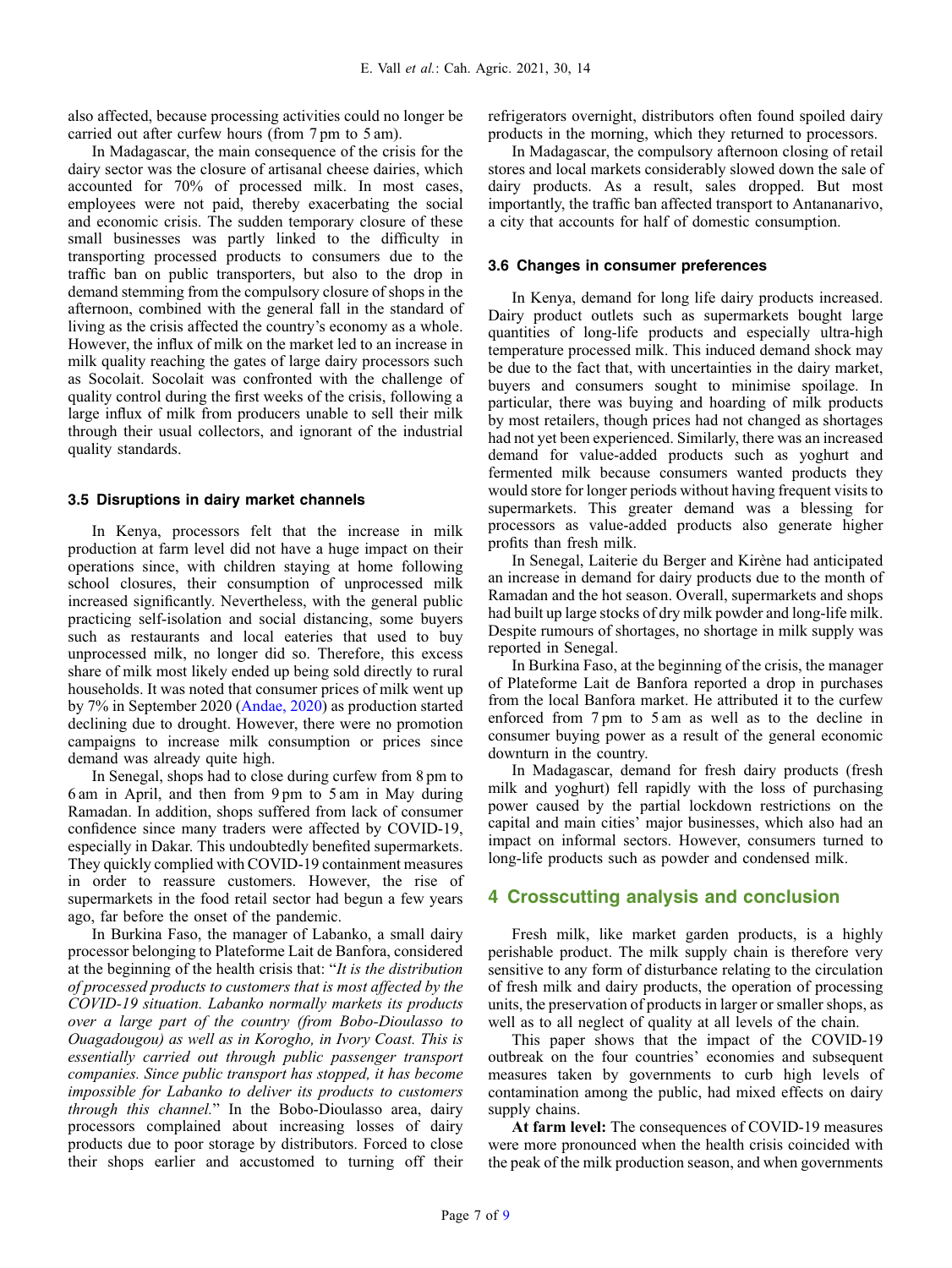did not take steps to support milk production, which was the case in three of the four countries studied. In Kenya, however, the government took measures to support the farm-gate price of milk, which helped curb the effects of containment policies at farm level. In Senegal and Burkina Faso, the dry season, during which milk production is generally low, somewhat concealed the impact of lockdown on dairy production and sales. In Madagascar, the COVID-19 outbreak occurred when milk production was at its peak. As a result, there was a sharp drop in the urban milk demand and in the farm-gate price of milk. Dairy farmers were hard hit by the containment measures taken to curb the outbreak. Part of the production could not be sold and was partly consumed by the producers or discarded.

At milk collection system level: The effects of traffic restrictions were quickly felt by small informal collectors who could not obtain traffic permits. Within the larger and more formal collection networks acknowledged by the authorities, collectors were granted the necessary licences to continue trading and to allow dairy products to move freely. In the large and well-established Kenyan and Senegalese milk collection networks, supply of milk from dairy farms to dairy processors was maintained during the health crisis. Some large dairy processors even benefited from an influx of milk, at least at the beginning of the crisis, as a result of the difficulties encountered in transporting milk through informal channels. In the small and relatively informal milk collection networks common in Burkina Faso and Madagascar, milk collection was quickly and severely affected by COVID-19 containment measures such as traffic bans. In these cases, health measures seriously disrupted the supply of milk from farms to processing units.

With regard to milk powder imports: No significant problem was reported in the import channels during the COVID-19 outbreak, especially in countries highly dependent on imports to supply their demand for milk such as Senegal and Burkina Faso. In African countries highly dependent on imports for their consumption of milk products, the authorities took measures ensuring that imports of these products would not be heavily affected. Import deadlines for milk powder were extended, but deliveries were not interrupted as all these countries have a stock of powdered milk at wholesalers' level corresponding to several months of consumption

At dairy processor level: The COVID-19 crisis and containment measures to curb the pandemic disrupted working arrangements and somewhat increased processing costs. Dairy processors faced many challenges to keep operating during the state of emergency, with constraints on traffic, employee protection and safety, etc. The impact of the COVID-19 crisis seems to have been greater on small milk processing units, due to temporary interruptions of milk supply resulting from traffic constraints for small informal collectors and difficulties in shipping dairy products by public transport.

With respect to dairy product distribution channels: The shock from COVID-19 was more pronounced among small retailers. Bans on public transport, routinely used to supply small dairy retailers, severely affected their business. Many small retailers reduced their purchases of artisanal dairy products. Losses of dairy products tended to increase with long curfews combined with poor storage conditions. Consumers also became wary of artisanal products and worried about health risks. This led to a sharp reduction in the number of processors' outlets, in particular retail stores and local markets. Supermarkets, on the other hand, were able to increase their market share during the pandemic thanks to their reliance on industrial channels.

At consumer level: Dairy consumption tended to decrease due to declining purchasing power. Consumers reduced their purchases of artisanal products. However, there was no collapse in consumption. In some situations, an increase in consumption occurred (in confined rather well-off urban families, in households of producers unable to sell their milk, during the month of Ramadan, etc.). During the first few months of the COVID-19 outbreak, a drop in milk consumption was reported by processors in Burkina Faso and Madagascar. In Kenya and Senegal however, dairy consumption does not seem to have been overly affected by the health crisis. In those two countries, consumption shifted towards long-life dairy products. In Senegal and Burkina Faso, dairy consumption increased despite the health crisis because this crisis occurred during the hot dry season and during the month of Ramadan.

Overall: Dairy supply chains appear to have suffered differently in each of the four countries, largely due to differences in the development of the local dairy industry. In most of our case studies, formal dairy supply chains (based on large and medium-sized milk processing companies) were more resilient than informal channels (based on small artisanal milk processors). Small and informal dairy supply chains were badly affected by the consequences of the health crisis. Large and more formal dairy processors were able to buy more milk from farmers in order to make up for the collapse of small processors and collectors. In most cases, dairy industries and supermarkets appeared to have played a major role during this period, thanks to their ability to reorganise their working procedures.

In Kenya, where the dairy industry boasts of a multitude of farm families, with a processing industry established for decades and a per capita consumption of dairy products three to four times higher than in the other countries under study, the government quickly took steps to support the dairy sector to preserve jobs and consumer supplies. These measures seem to have had the desired effects. In the other countries covered by the study, the dairy sector, whose contribution to the domestic economy is less significant, did not benefit from such support measures to the same extent. When such a crisis occurs, emergency support programs are needed, in addition to development programs that have already been well docu-mented by many authors [\(Van der Lee](#page-8-0) *et al.*, 2014), to revive local milk supply chains, in particular public support programs consistent with private strategies in order to strengthen connections and equity amongst value chain players. At the end of this study, we propose two types of recommendations to strengthen the resiliency of dairy supply chains:

First, for the "Large dairy supply chains", who have better withstood the first wave of the COVID-19 crisis, the measures which have worked and which could be strengthened are as follows: (1) supporting the milk price at farm gate; (2) providing authorizations for the circulation of dairy products, with appropriate controls; (3) maintaining product quality control all along the dairy supply chain to reassure consumers.

For the "Small dairy supply chains", which have been the most affected by the COVID-19 crisis, but which represent